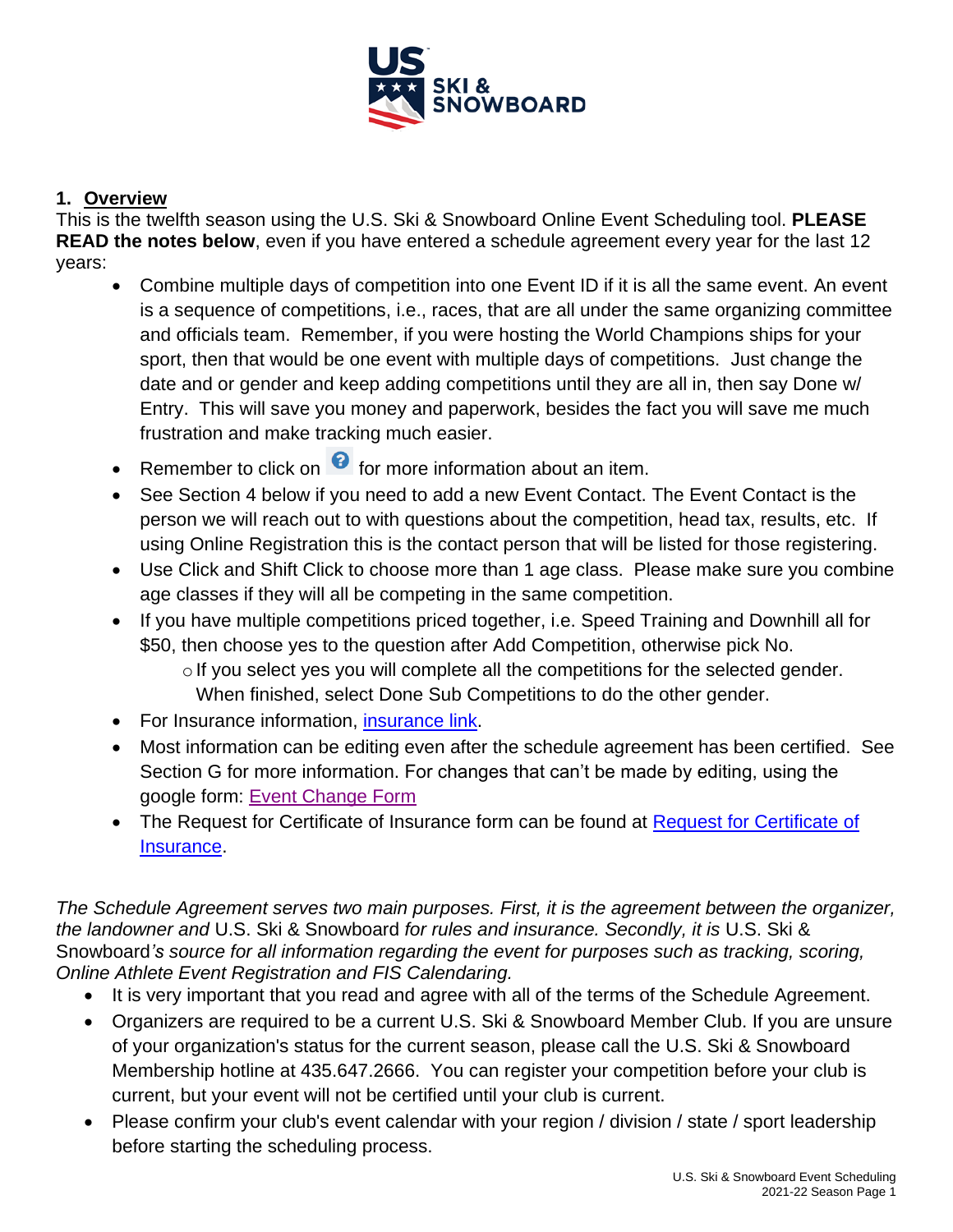

# 2. **Logging In**

You will need to log in to my.ussa.org **myussa** your **Club Login\***.

Enter your club's U.S. Ski & Snowboard number in the username field, and your club's password.

Once you have logged in, you will need to choose Event

Administration **for Event Administration** from your dashboard. \* You should have received your login information via email. If you did not receive this email, or don't know your username and/or password, send an email to J.J. Ehlers at [jj.ehlers@usskiandsnowboard.org.](mailto:jj.ehlers@usskiandsnowboard.org)

Note: If you are already logged in with your personal credentials, Club login will not work. You will need to log out from your personal credentials and then login with your

# **Sign In To My USSA** Username: Password: Forgot Username/Password

**SIGN IN** 

 $\Box$  Remember Me

Cub information. You may need to log out and close your browser and/or clear you cache.

# **3. The Home Page**

| home | new event         | club information                                         | <b>instructions</b> | log out              | ussa home                      | clubs                                            | events                     | refunds   |        |     |   |   |
|------|-------------------|----------------------------------------------------------|---------------------|----------------------|--------------------------------|--------------------------------------------------|----------------------------|-----------|--------|-----|---|---|
|      |                   | Welcome to Event Administration                          |                     | Select Season 2020 v | Set                            |                                                  | Filter by Sport All Sports | ▼         | Filter |     |   |   |
|      | <b>New Event</b>  |                                                          |                     |                      | <b>Current Events for 2020</b> |                                                  |                            | Pay All   |        |     |   |   |
|      | Club #5675004     | U.S. Ski & Snowboard<br>membership@ussa.org              |                     | 11/19/2019 (Alpine)  |                                | NorAm Cup #1 (31111)<br>Copper Mountain Resort   |                            | Pending   |        | Ş   | ₿ | ▥ |
|      | <b>PO Box 100</b> | 4356499090 Phone<br>4356493613 Fax<br>Park City UT 84060 |                     | 11/30/2019 (Alpine)  |                                | (30982)<br>Killington Resort                     | HomeLight Killington Cup   | Certified | 日      | A   |   |   |
|      |                   |                                                          |                     | 12/06/2019 (Alpine)  |                                | Xfinity Birds of Prev<br>(30983)<br>Beaver Creek |                            | Certified |        | FIA |   |   |

On the home page, you can see a list of your currently scheduled competitions. For multi-sport clubs, you can filter this by sport. You can also go back and see the previous season. This is helpful if you want to see what the schedule agreement looked like the previous season.

Some clubs may see events that have been scheduled for them. In that case, all that may be required of the club is to pay their fees and print their documentation to sign and send in. Check with your Sport Contact if you have questions.

For each scheduled event that is pending, you can see the details, edit the dates, discipline, or location of the event, re-print your documents, pay your scheduling fees online, or cancel the event. If an event has been certified, you can reprint your documents and make minor changes to the event. More details on certified and pending events can be found in Section 5.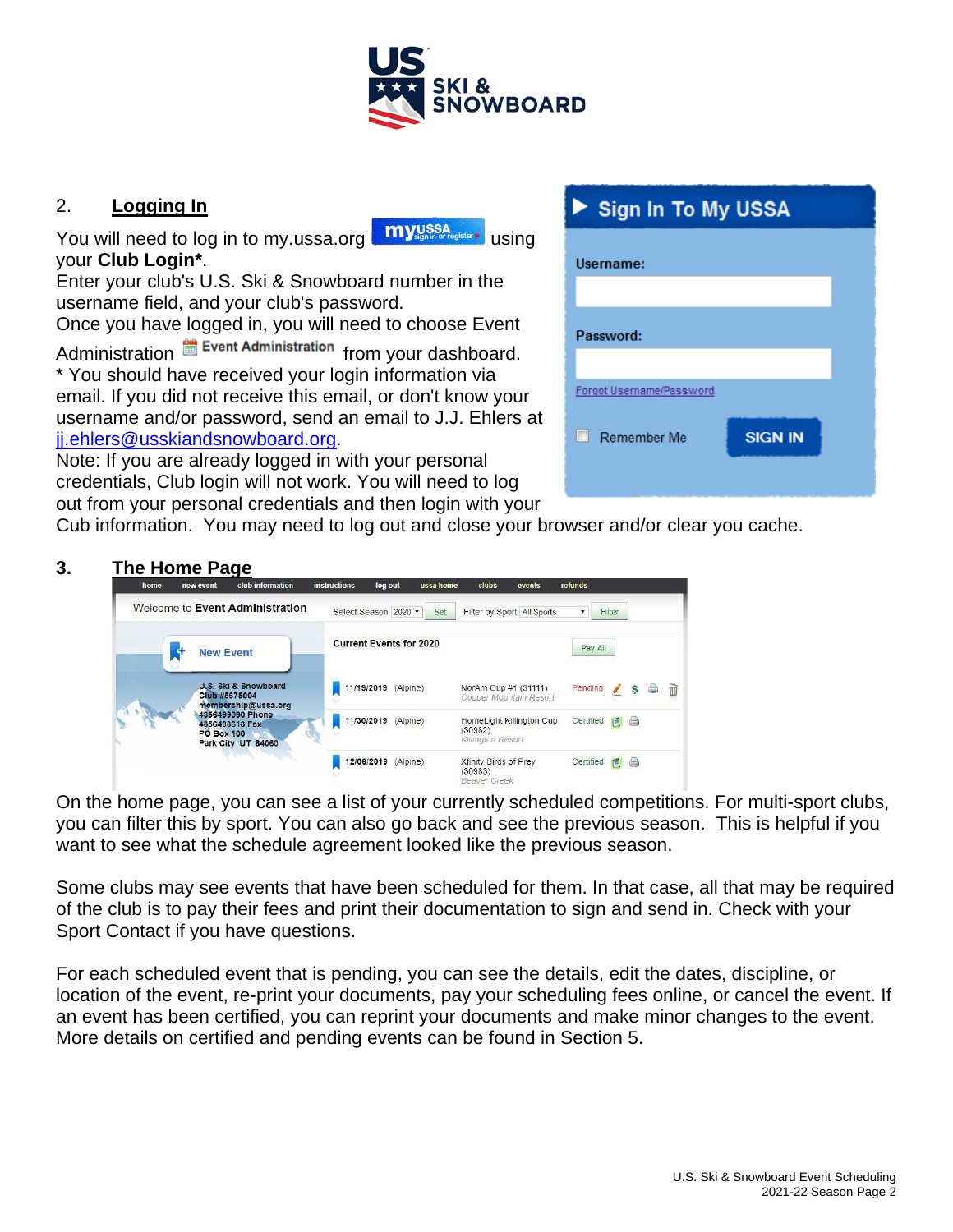

### **4. Contact Information**

By clicking on the "club information" link on the home bar, you can edit your club's information as the organizer. If your club name has changed, please contact U.S. Ski & Snowboard Member Services at 435.647.2666. An organizer can create different competition contacts here. For example, a club may have a different contact for Freestyle competitions and for Alpine competitions. Organizer and competition contacts will receive emails from U.S. Ski & Snowboard regarding payment and competition status, so it is critical that the contact information is kept up to date. For Alpine events who order Race Packets, they will be shipped to the address of the Event Contact. To modify or add a competition contact, choose the contact from the pull-down menu next to Name. Then select Edit to update the information. To add a competition contact, choose ADD NEW from the Name pull down.

| * Indicates required fields.       |                             |                                  |
|------------------------------------|-----------------------------|----------------------------------|
| <b>Club Information</b>            | <b>Competition Contacts</b> |                                  |
| Club Name: Winter Park Competition |                             | * Name: Eileen Martin v Edit     |
| Club Number: 5676283               | * Street Address: PO Box 36 |                                  |
| * Street Address: PO Box 36        |                             | * City: Winter Park              |
| * City: Winter Park                | * State: CO                 |                                  |
| * State: CO                        |                             | * Zip: 80482                     |
| * Zip: 80482                       |                             | * Phone: 9707261590              |
| * Phone: 9707261590                |                             | Fax: 9707261690                  |
| Fax: 9707261690                    |                             | * Email: emartin@skiwinterpark.o |
| * Email: ccenter@skiwinterpark.o   |                             |                                  |

#### **5. Scheduling an Event**

An Event is everything that is part of a series of competitions. This includes all races, jumps, and competitions that are all part of an event. This is limited by competition level, but includes multiple genders, age classes and days.

#### **A. Event Information**

To start scheduling an event, click on New Event from the home page, or from the navigation bar at the top.



Begin by entering the start and end dates of your competition, selecting the sport and competition contact, and enter in your event title. Your title can be up to 50 characters; it cannot contain special characters like "&" or "!" or "@".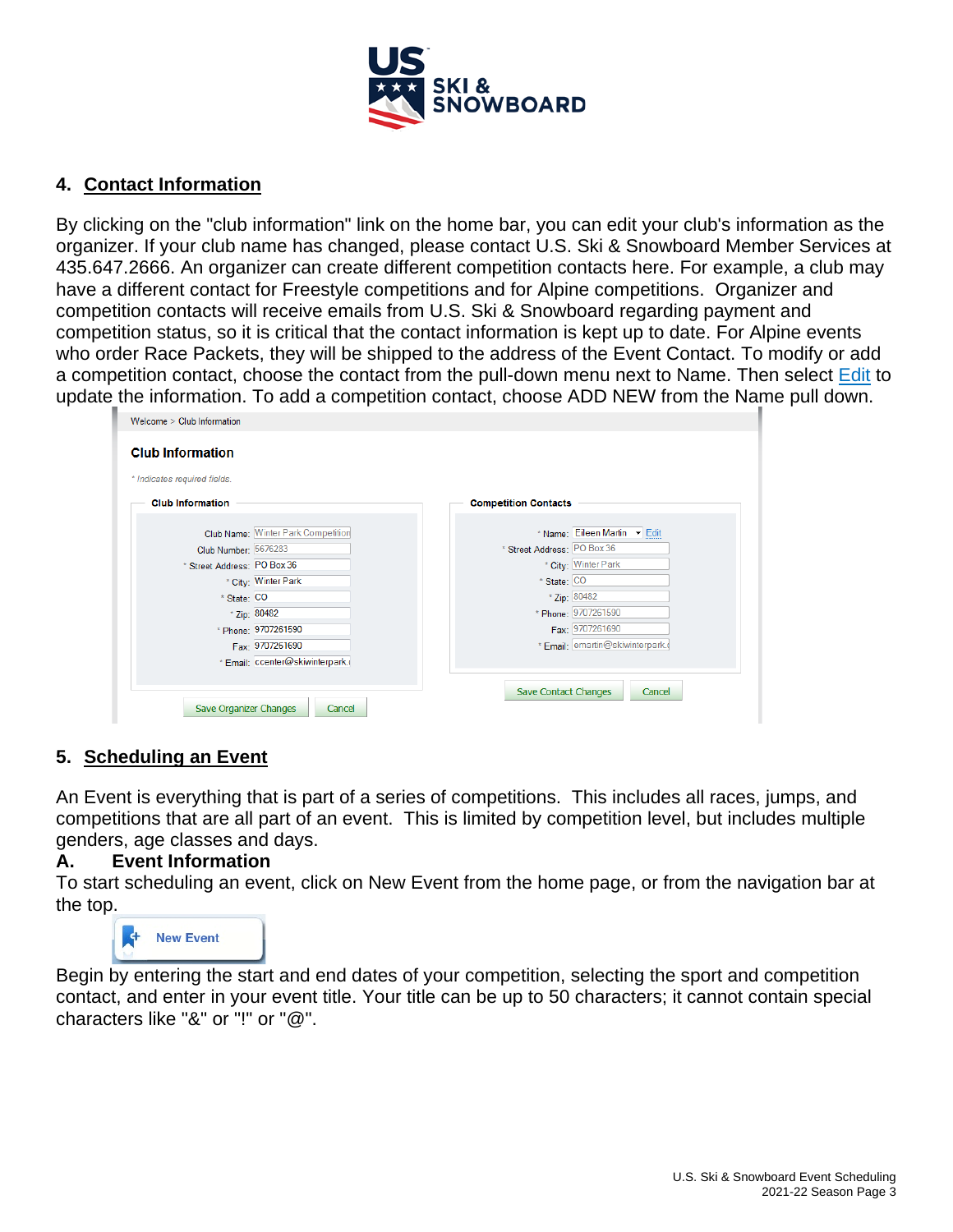

| <b>Event Information</b> |                             |          |
|--------------------------|-----------------------------|----------|
|                          |                             |          |
| * Start Date: 12/07/2013 |                             | imm<br>8 |
| * End Date: 12/08/2013   |                             | imm<br>8 |
| * Sport: Alpine          |                             |          |
| * Event Contact: USSA    | ▼                           |          |
|                          | * Event Title: Example Race |          |

The division will automatically be set based upon your club's location, and will include all the states in that division. A list of Resorts and Event Locations will be given based on the state. Choose your location. If your resort is not listed, select Location Not Listed and contact U.S. Ski & Snowboard at [compservices@ussa.org](mailto:compservices@ussa.org) or 435.647.2037.

| * Division: | Alaska<br>٥                                                                                                    |                                            |
|-------------|----------------------------------------------------------------------------------------------------------------|--------------------------------------------|
| * State:    | AK<br>٥                                                                                                        |                                            |
| *Location   | Select<br><b>Alyeska Resort</b>                                                                                |                                            |
|             | <b>Birch Hill Recreation Area</b><br>Eaglecrest Ski Area<br>Fairbanks, AK<br>Foreign FIS Event<br>Girdwood, AK | hoose "Location not<br>Brvices@ussa.org to |
| * Scoring   | Hilltop Ski Area<br><b>Location Not Found</b>                                                                  |                                            |
| Options:    | This is closed event.                                                                                          |                                            |

Double check your scoring level – once you select your event level, you cannot change it. Just like filling out separate paper forms for a non-scored and a scored event on the same weekend, you'll need to enter each event type separately.

FIS – Results are included on the FIS Points list and also scored to the U.S. Ski and Snowboard National Points Lists.

Scored – Results are included on the U.S. Ski & Snowboard National Points List.

Non-Scored – the results are submitted to U.S. Ski & Snowboard and can be viewed for each athlete, but the results are not included on the U.S. Ski & Snowboard National Points List.

The following section needs to be filled out **only** if you are using the U.S. Ski & Snowboard 's online athlete registration system to register athletes for your event. DO NOT click the 2<sup>nd</sup> box, "Enable U.S. Ski & Snowboard 's online athlete registration for this event" unless you intend to use U.S. Ski & Snowboard 's system.

| <b>Online Registration Open</b> | 11/01/2013 | mm<br>8 |
|---------------------------------|------------|---------|
| Date:                           |            |         |
| <b>Online Registration</b>      | 12/03/2013 | imm     |
| Closed Date:                    |            | 8       |

The last step to setting up your event is to enter in additional details, such as set up and tear down days, a website for your event, or limitations on entries. Non-Alpine events: please list your training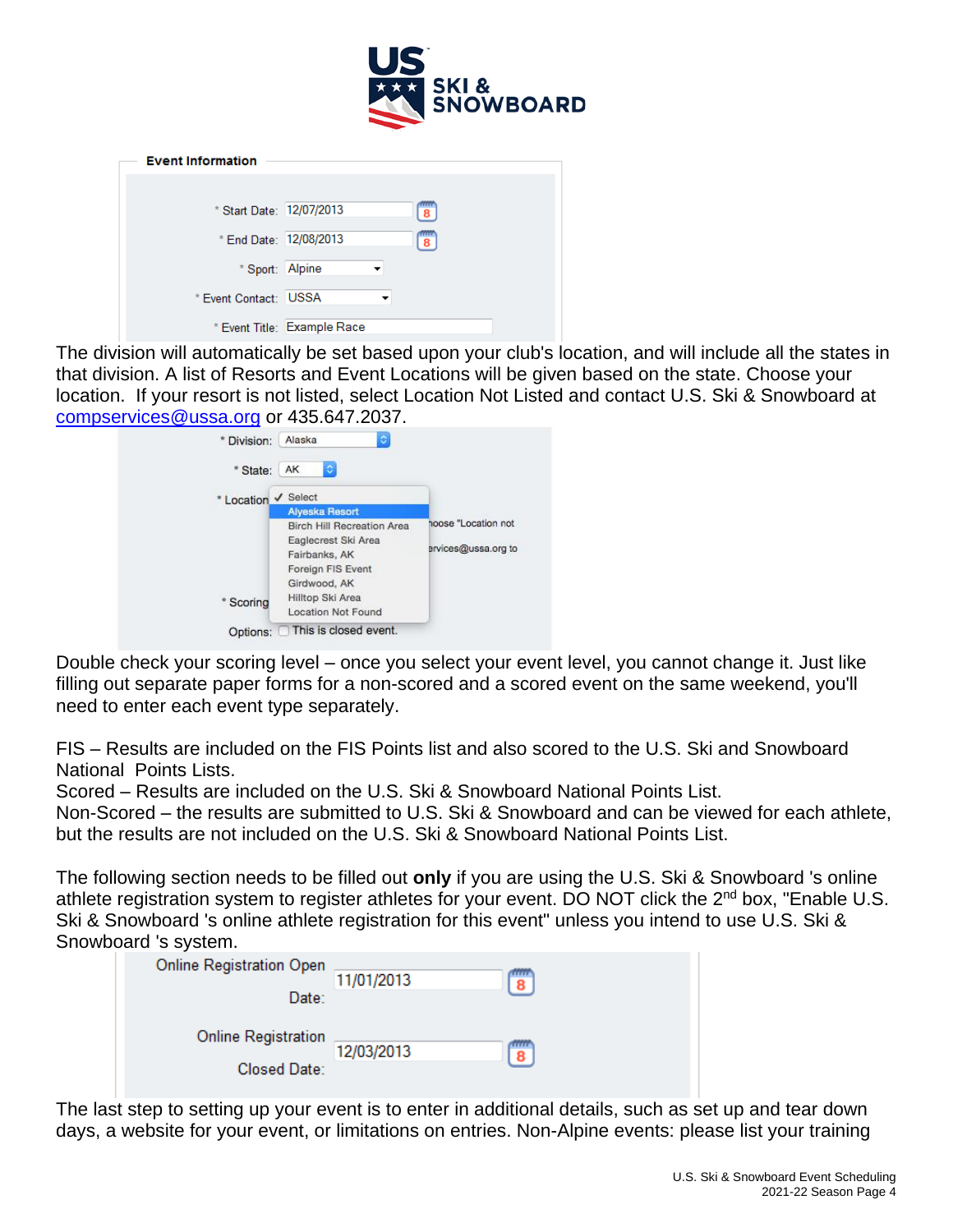

days, if applicable here. Alpine events can assign speed training days in the next step. This information will be displayed on the Athlete Event Registration webpage.

| ent Comments: Event specific information can be listed here. |
|--------------------------------------------------------------|
| This could include: Explain if event is part of a            |
| series, by qualification or invitation or otherwise          |
| limited. Describe your event if other than                   |
| standard format e.g. team scoring. Include links             |
| to resort liability releases and any special                 |
| instructions about the event. Notices that                   |
| registration for a FIS race requires an official             |
| entry form and rules for foreign athletes apply.             |
|                                                              |
|                                                              |
|                                                              |
|                                                              |

# **B. Scheduling a Competition**

There will normally be multiple competitions that are part of an event, although under some circumstances there might only be 1. There should be a separate competition for each gender, day, competition type, but multiple age classes can be included in a completion.

To add a competition to your event, begin filling out this section.

Date of Competition, must fall between the start and end date and before 6/30/2021.

FIS Events Only:

- **FIS Codex** will probably be left blank since this will be filled out before the FIS competition is scheduled with FIS.
- **FIS Category** This is the category of the FIS event for FIS. Possible choices are:
	- $\circ$  FIS FIS
	- o JUN Junior
	- o NC Nat'l Champ
	- o NJC Nat'l Jr Champ
	- o WC World Cup
	- o NAC NorAm Cup
	- o UST US Super Tour XC
	- $\circ$  MC Marathon Cup XC
	- o COC Continental Cup JNK

Select the age class or classes from your sport's list. There is a list at the end of this document with the age classes for each sport. To select multiple classes, hold down the control key while clicking. For Alpine events –

- Organizers should add their *speed training* days here. This code will allow you to send in a training result that will not be scored to National point lists, much like the FIS training codes. *Race packets for training days need to be submitted*.
- All Alpine U.S. Ski & Snowboard scored and non-scored (including masters) competitions must be conducted on a homologated or certified/registered course. The drop-down menu will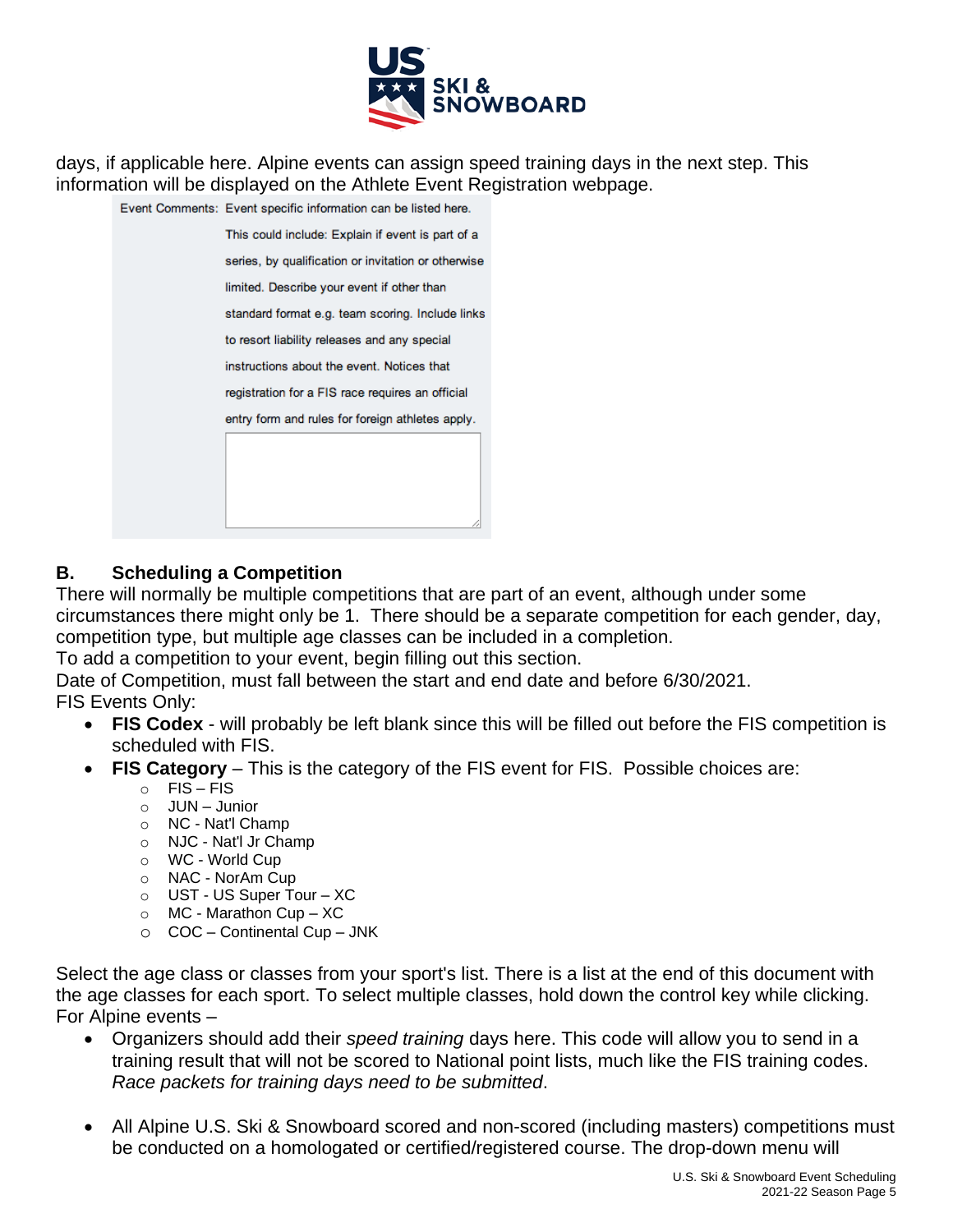

populate based upon the location and discipline of your competition. If you do not see your course on the list, please leave it blank. U.S. Ski & Snowboard staff makes every effort to update the homologation list with the most current information, and if there is an issue, we will contact you for confirmation.

For XC events –

• All XC FIS events must take place on a FIS homologated course. The drop-down menu will populate based upon the location of your competition. If you do not see your course on the list, please leave it blank. U.S. Ski & Snowboard staff makes every effort to update the homologation list with the most current information, and if there is an issue, we will contact you for confirmation. XC FIS events cannot be placed on the FIS calendar without FIS homologated course information.

Add the entry and lift fees for your competition. If you are unsure of the amount, use zero. Lift fees are not currently displayed, so if you are unsure just make a good guess and don't worry about it. If there is one entry fee for the entire event series, you will want to tie the events together under one entry fee. See directions below. If you are using U.S. Ski & Snowboard Athlete Event Registration, you will have the option of adding a Late Date and Fee that will automatically change the fee at midnight of the day given, i.e. 12:01 AM. The Late Fee Date needs to be before the close of registration. REMEMBER: LATE FEE starts at the BEGINNING of the day, not the end.

You can tie multiple competitions together with one entry fee. This way, for an event using U.S. Ski & Snowboard's online athlete registration system, the athlete only needs to register in one competition and will be automatically enrolled in all the competitions that have been linked together.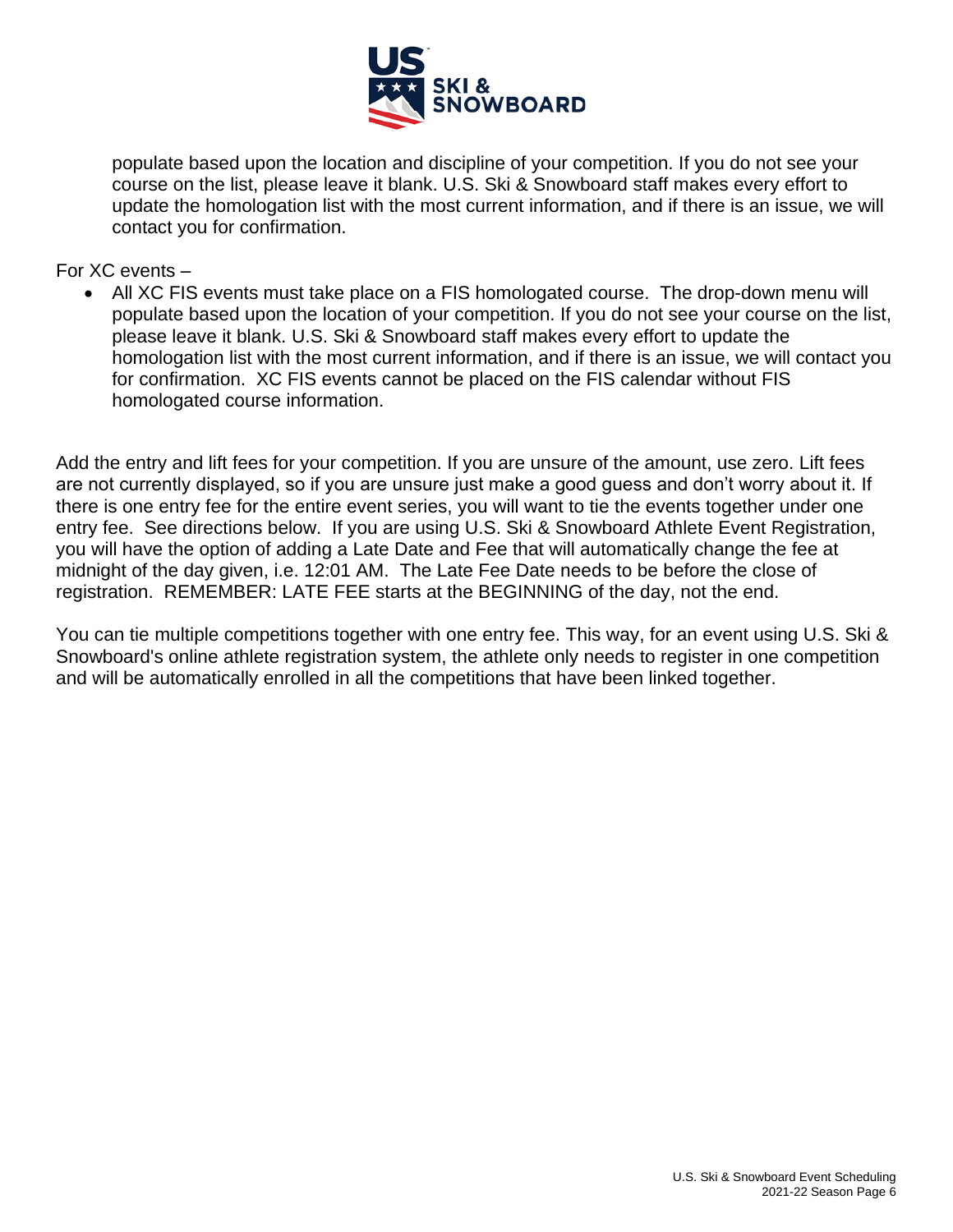

| <b>Add Competition</b>                                                   |
|--------------------------------------------------------------------------|
| Add one or more competitions for the event you created.                  |
| * Date of Competition: 12/17/2016<br>8                                   |
| <b>FIS Codex</b>                                                         |
| $\mathbb{C}^2$<br>FIS Category   FIS                                     |
| * Gender: Male Female                                                    |
| * Competition: Giant Slalom<br>٥                                         |
| <b>SR</b><br>* Class(es): $U_{21}$<br>U19                                |
| (For unlimited, use 0)<br>* Max # Competitors: 75                        |
| * Entry Fee: 40                                                          |
| (if included, use 0)<br>* Lift Fee: 55                                   |
| Late Fee: 25                                                             |
| $\frac{mn}{8}$<br>Late Fee Date: 12/15/2016                              |
| Select the trail your competition will use:<br>Alyeska GS<br>Trail:<br>۰ |
| <b>Add Competition</b><br>Cancel                                         |

Enter the information for the first competition and select the "Add Competition" button. Now you will be given the option to tie multiple competitions to the same entry fee:

#### **Competition** Do you have multiple competitions included in a single entry fee? Yes **No**

Select Yes or No. Now you can continue entering competitions. If you answer yes, the next competitions you enter will be under the first one. You will need to select the "Done Sub Competitions" button, to be able to enter a primary competition again.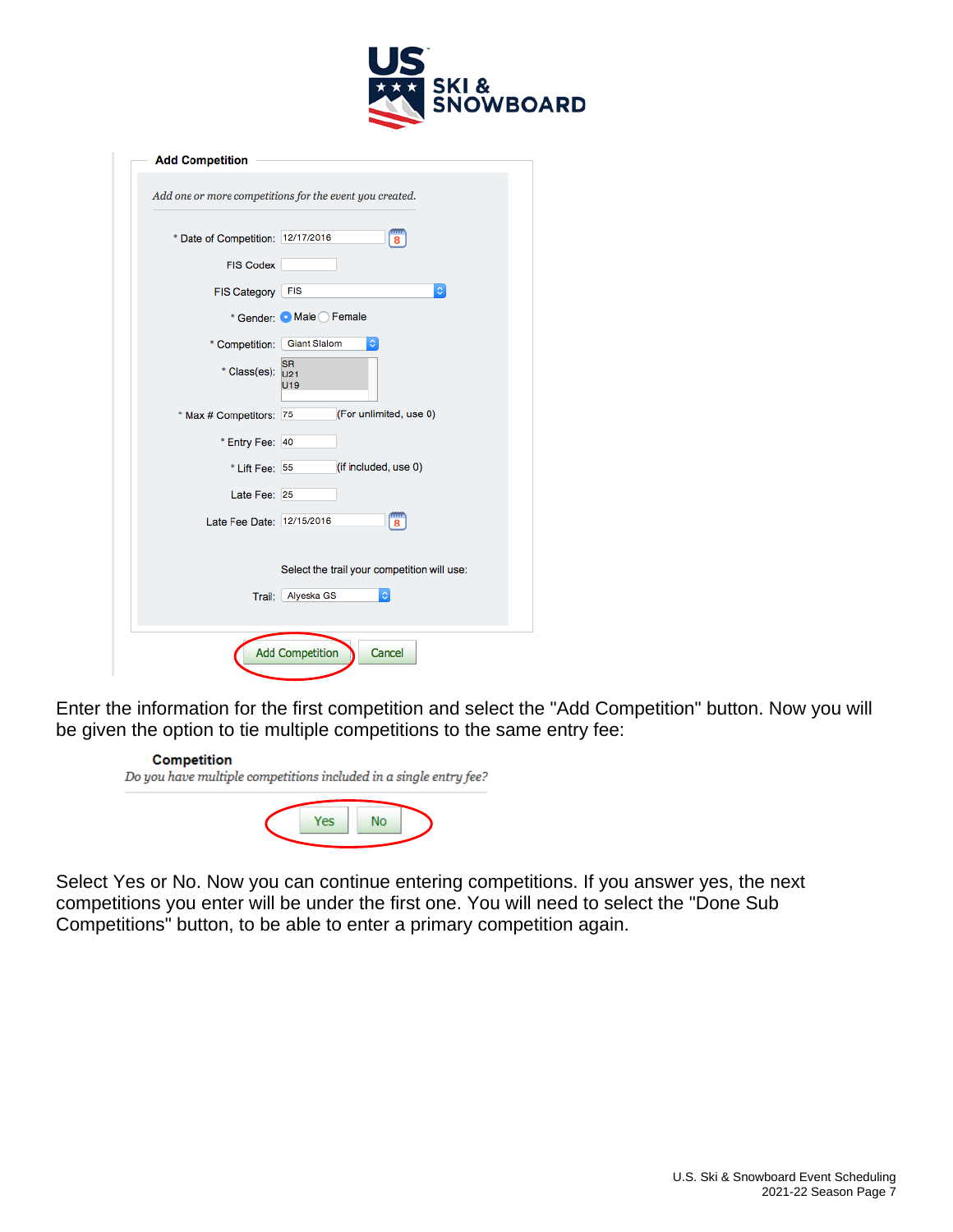

| <b>Competitions</b>                                                                                          | Done Sub Competitions |
|--------------------------------------------------------------------------------------------------------------|-----------------------|
| 06/15/2018 - Men's Slalom (SL)<br>Classes: SR.U21.U19.U16<br>Competitors: 0<br>Entry Fee: 50<br>l ift Fee: 0 |                       |
| 06/16/2018 - Men's<br>Slalom (SL)                                                                            | <b>Delete</b>         |

Continue entering competitions. Once you have entered all of your competitions, double check that you have the correct number before selecting "Done w/ Entry" to move on to the next step.

Once the "Done w/ Entry" button has been selected, there is no way for the user to go back and add additional competitions. An organizer will be able to edit competition information, like discipline or date, while the event is pending. Once an event has been certified by U.S. Ski & Snowboard staff, all changes must be made by U.S. Ski & Snowboard staff. Contact J.J. Ehlers,

jj.ehlers@usskiandsnowboard.org, to add additional competitions to an event or make changes after it has been certified.

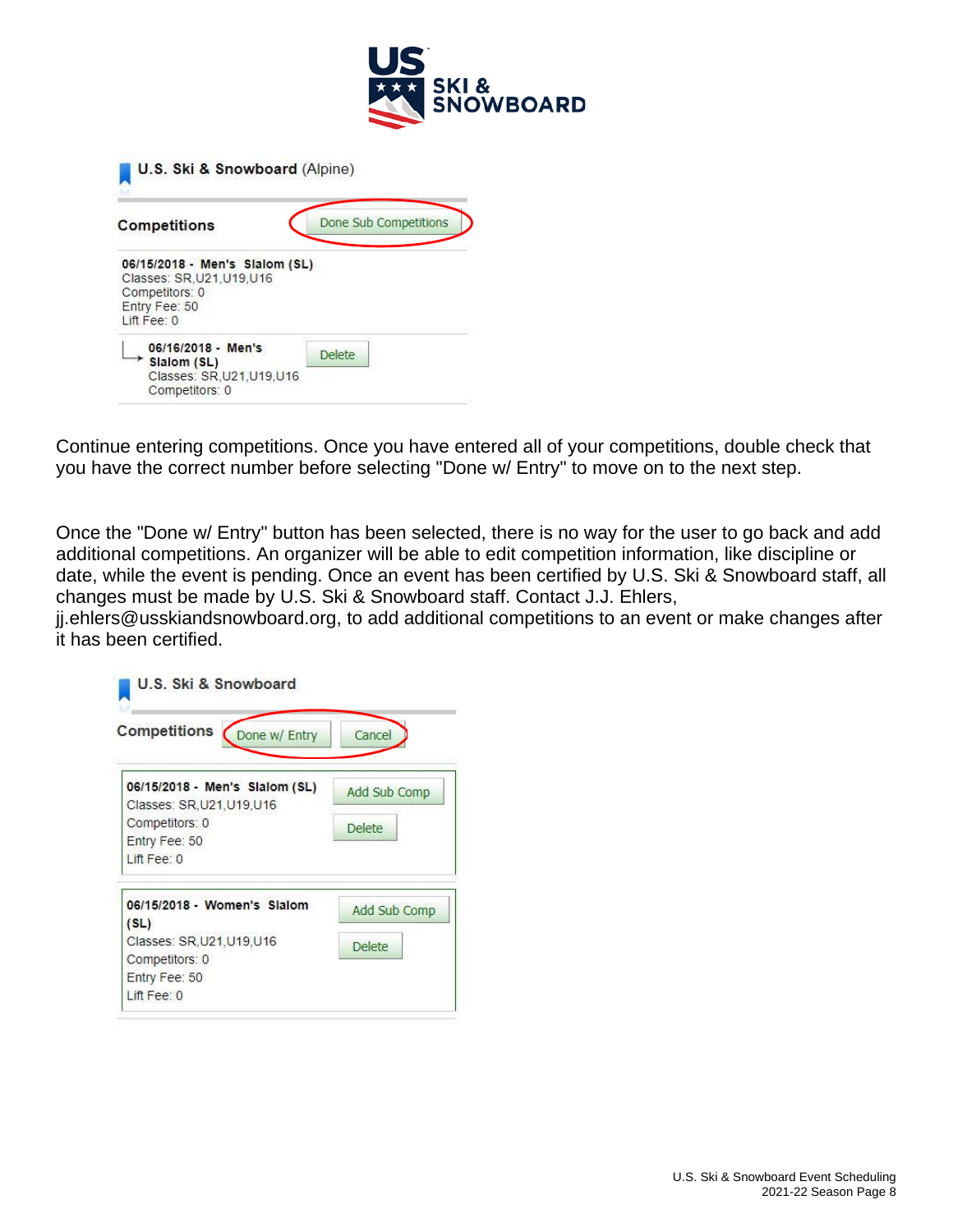

#### **C. Documentation**

At this point, your event is still provisional with U.S. Ski & Snowboard. Double check that your event information, including the competition level and number of competitions are correct. By clicking "confirm", your event is put into the U.S. Ski & Snowboard database and your codes will be assigned. Your competition will be listed as "pending" and no codes will be shown until your competition is confirmed by U.S. Ski & Snowboard.

Click "confirm" to continue and submit your schedule agreement to U.S. Ski & Snowboard. Please note that Schedule Agreement Fees are **non-refundable**.

| Start Date:                                                                                                                            | 01/02/2018              | <b>Check Out</b>                                                                                                                             |
|----------------------------------------------------------------------------------------------------------------------------------------|-------------------------|----------------------------------------------------------------------------------------------------------------------------------------------|
| End Date:                                                                                                                              | 01/02/2018              |                                                                                                                                              |
| <b>Event Contact:</b>                                                                                                                  | USSA                    | Click Done below to save changes.                                                                                                            |
| Division:                                                                                                                              | Intermountain           |                                                                                                                                              |
| Location:                                                                                                                              | Park City               | Your U.S. Ski & Snowboard Calendar Fees are:                                                                                                 |
| Sport:                                                                                                                                 | Alpine                  | \$50.00                                                                                                                                      |
| Scoring:                                                                                                                               | Non Scored              | Cancel<br><b>Done</b>                                                                                                                        |
| Closed Event:                                                                                                                          | No                      |                                                                                                                                              |
| Online Registration:                                                                                                                   | Yes                     |                                                                                                                                              |
| Online Registration Open Date:                                                                                                         | 01/02/2018              | Important! To complete your event                                                                                                            |
| Online Registration Closed Date:                                                                                                       | 01/02/2018              | adminstration:                                                                                                                               |
| Limitations on Entries:                                                                                                                | None                    | Print, sign and fax or mail your completed                                                                                                   |
| Competitions                                                                                                                           |                         | application to the U.S. Ski & Snowboard address<br>below. You can pay with a credit card or by<br>sending your payment to the address below. |
| 01/02/2018 - Men's Slalom (SL)<br>Classes: SR, U21, U19, U16, U14, U12,<br>Competitors: 0<br><b>Entry Fee: 25.00</b><br>Lift Fee: 0.00 | <b>Edit Competition</b> | Mail to:<br>U.S. Ski & Snowboard<br>Attn: Competition Services<br>1 Victory Lane<br>Park City, UT 84060-0100<br>435.940.2777(Fax)            |

# **D. Payment and Late Fees**

This next screen is your receipt for submitting the schedule agreement to U.S. Ski & Snowboard. You can pay the fees online by credit card, or by mailing a check to U.S. Ski & Snowboard directly. If you choose to pay by credit card, you can wait and pay all fees at the same time if you have multiple events to enter. Organizers will also need to print their documentation, obtain the necessary signatures, and mail, fax, or email those forms to U.S. Ski & Snowboard. Clubs can choose to pay their fees online at a later date by choosing the "\$" sign next to their competition from the home page, or they can send payment with their signed documents. There is a Pay All button on the home page that will allow all fees to be paid at the same time.

Schedule Agreement fees are non-refundable. A 50% late fee will be added to FIS events entered after Aug. 30, 2020, for Alpine and Nordic and Oct. 30, 2020, for Freestyle, Freeskiing and Snowboard. After November 30, 2020, a 25% late-fee will be assessed for new events scheduled or payments made on existing events.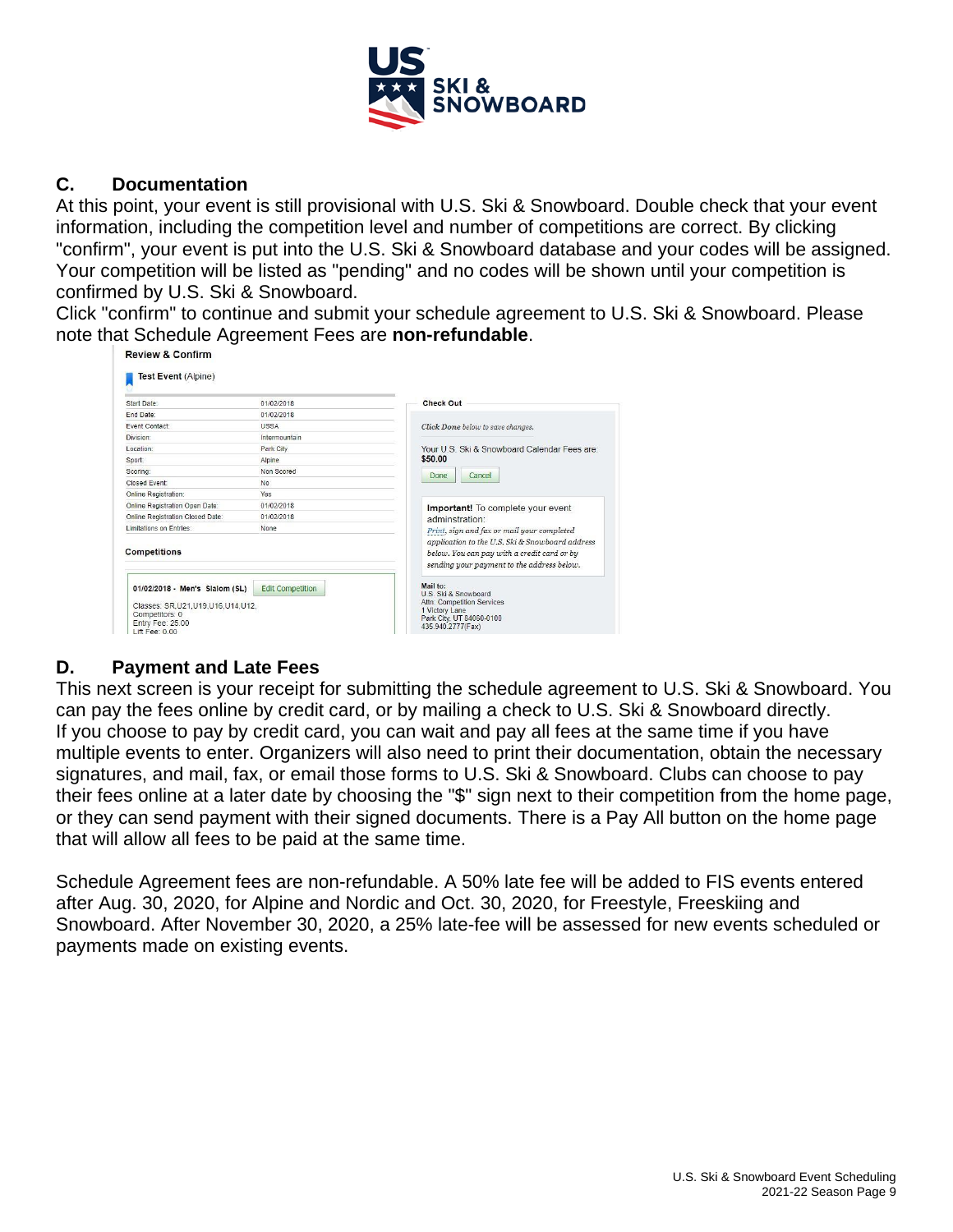

#### **Thank You**

|                                                                                              | Important! To complete your event scheduling:<br>Print, sign and fax or mail your completed application to the<br>USSA address below. You can pay with a credit card or by |
|----------------------------------------------------------------------------------------------|----------------------------------------------------------------------------------------------------------------------------------------------------------------------------|
|                                                                                              |                                                                                                                                                                            |
|                                                                                              |                                                                                                                                                                            |
|                                                                                              |                                                                                                                                                                            |
|                                                                                              | sending your payment to the address below. You can also wait                                                                                                               |
|                                                                                              | and pay all fees with Credit Card by using the Pay All button                                                                                                              |
|                                                                                              | on the home screen. Calendar fees are non-refundable.                                                                                                                      |
|                                                                                              |                                                                                                                                                                            |
| Pay Credit Card                                                                              | Done                                                                                                                                                                       |
|                                                                                              |                                                                                                                                                                            |
|                                                                                              |                                                                                                                                                                            |
|                                                                                              |                                                                                                                                                                            |
|                                                                                              |                                                                                                                                                                            |
| Mail to:<br><b>USSA - Competition Services</b><br>1 Victory Lane<br>Park City, UT 84060-0100 |                                                                                                                                                                            |

Carefully read the terms of the Schedule Agreement. Your organization is signing a contract with U.S. Ski & Snowboard. SafeSport compliance has been added to the contract section. Before mailing your documentation, be sure that:

- The calendar fees are enclosed or have been paid online. No event will be certified until the applicable fees have been paid to U.S. Ski & Snowboard.
- Completed documents with the Organizer and Ski Area/Landowner signatures are to be returned to the appropriate U.S. Ski & Snowboard staff member.

#### **E. Pending and Certified Events**

A pending event is one that has been submitted to U.S. Ski & Snowboard, but payment and/or paperwork has not been received, or that club's membership is not current.

Once U.S. Ski & Snowboard receives the correctly signed forms, payment has been made, and a club's membership is current, then staff will certify an event. If the event is Pending,

edits to a competition can be made at any time by the organizer using the pencil icon from the home page until the event is certified. The only thing that can't be changed is no competitions can be added to the event. Once the event is certified, a limited number of items can still be updated by clicking on the pencil icon. Read more in Section G. Editing an Event.

If you need assistance, please contact Competition Services at 435.647.2037 or jehlers@ussa.org.

#### **F. Change of Venue**

We understand that sometimes an event needs to be moved to a different venue. If this happens, and an event has already been certified, please contact U.S. Ski & Snowboard staff for assistance. Staff will change the location and organizer (if necessary) then the new organizer can print, sign, and return the new documentation. If the fees have already been paid, the organizers should work between themselves to transfer the scheduling fees. If the venue change is for a FIS event, you must contact Competition Services at 435.647.2037 or [competitionservices@ussa.org](mailto:competitionservices@ussa.org)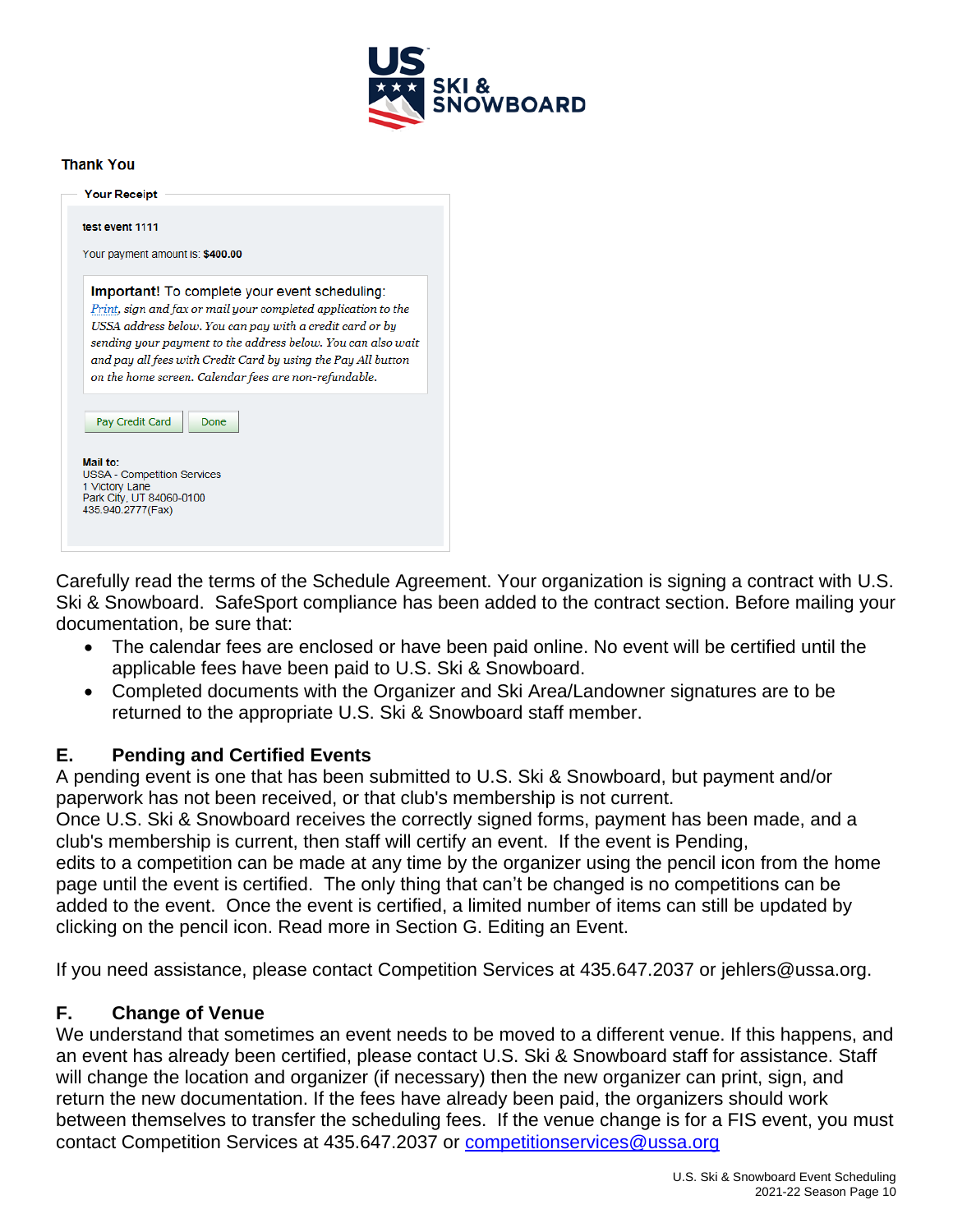

### **G. Editing an Event**

After an event has been entered it will appear on the homepage for the Club. It can be edited and everything can be updated by clicking on the pencil next to the event. However, once the event has been entered, no new competitions (races) can be added and the event type can't be changed.

After the event has been certified all events can be edited in a limited capacity. FIS events can be edited for information that doesn't need to be updated with FIS. The following information can be edited by simply clicking on the pencil next to the event:

- o Event Title
- o Ref Reports & Gate Judge Cards if Alpine
- o Enable U.S. Ski & Snowboard online athlete registration (FIS)
- o Online Registration Open Date (FIS)
- o Online Registration Close Date (FIS)
- o Late Fee Start Date (FIS)
- o Late Fee (FIS)
- o Event Comments (FIS)
- o Date of Competition (only with the Begin and End Dates of Event Competition)
- o FIS Codex
- o Competition
- o Age Class(es) (FIS)
- o Max Competitors (FIS)
- o Entry Fee (FIS)
- o Lift Fee (FIS)
- o Any other changes will need to contact ji.ehlers@usskiandsnowboard.org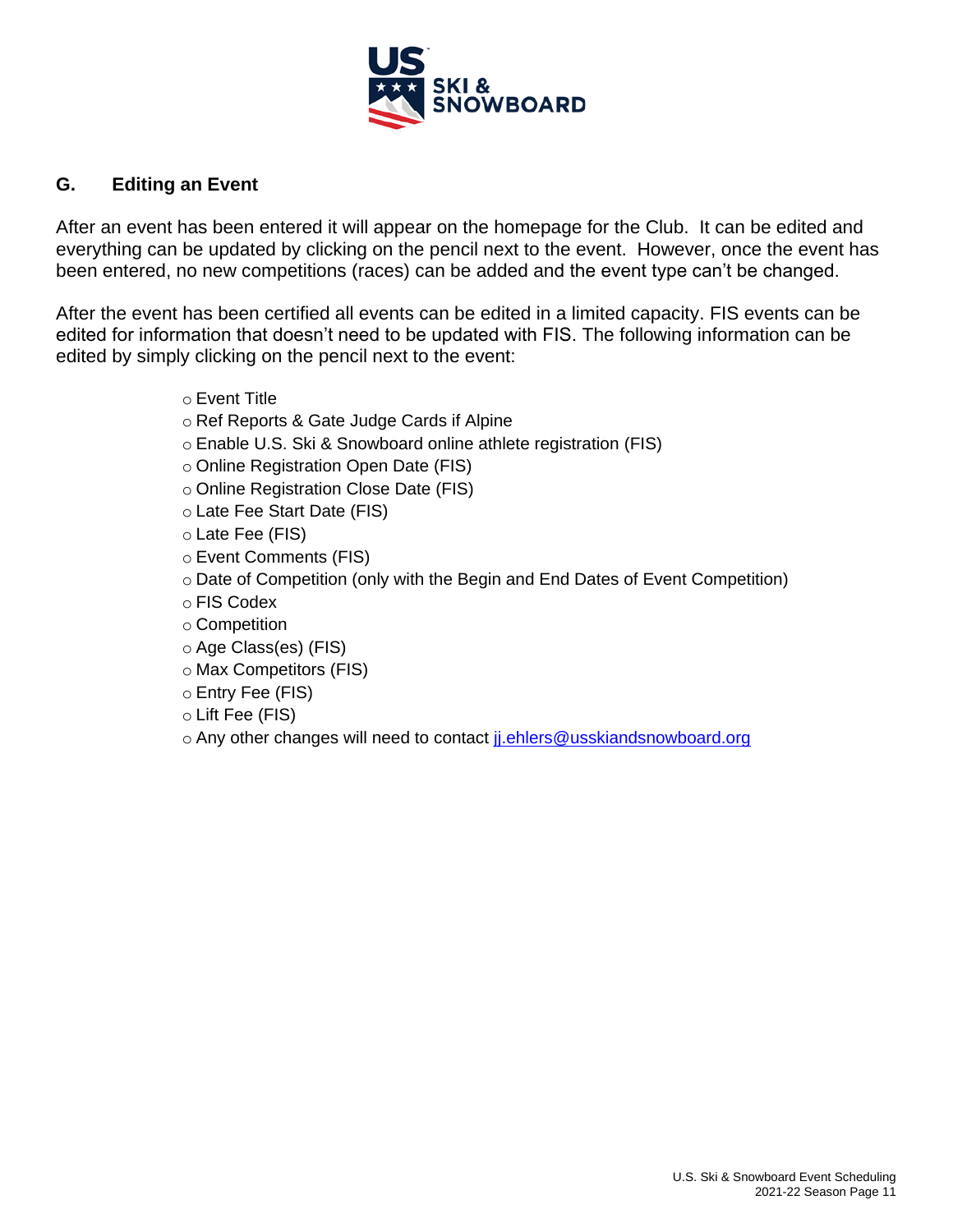

#### **6. After the Event**

### **A. Head Tax Calculations**

After an event has been completed you can view the Head Tax Payments that are due for the

National, Regional, and Divisional Head Tax. This can be found by clicking on the paper icon next to the event, once the event has been scored.

#### Total Head Tax Due for entire event: \$2430.00

| Men's Downhill (DH) - Competition Code: F0640 (1750)                                                                                                                                                            | Registered Athletes (0)                    |
|-----------------------------------------------------------------------------------------------------------------------------------------------------------------------------------------------------------------|--------------------------------------------|
| Date: 12/10/2013                                                                                                                                                                                                | Entry Fee: \$0.00                          |
| Classes: SR.<br>Number of Competitors: 0                                                                                                                                                                        | Lift Fee: \$0.00<br>Hard Copy Received: No |
| <b>Summary of Head Tax Due</b><br>Number of starters (minus any USST members): 120<br>National (\$10.00/starter): \$1200.00<br>Regional (\$0.00/starter): \$0.00<br>Divisional/State (\$5.00/starter): \$600.00 |                                            |
| Head Tax Due for this competition: \$1800.00                                                                                                                                                                    |                                            |

You can then send a check for the Total amount due to U.S. Ski & Snowboard who will disperse the head tax appropriately.

#### **7. Other Information**

- Schedule Agreement fees are non-refundable.
- A 50% late fee will be added to FIS events entered after Aug. 30, 2020, for Alpine and Cross Country and Oct. 30, 2020, for Freestyle, Freeskiing and Snowboard.
- After November 30, 2020, a 25% late-fee will be assessed for new events scheduled or payments made on existing events.
- Organizers hosting major events such as World Cup, NorAm Cup, and National Championship events should contact their sport's manager or the Events Department at U.S. Ski & Snowboard to confirm the existence of an Event Agreement.
- **Organizers must submit results electronically in XML format to [results@ussa.org](mailto:results@ussa.org) for both FIS and U.S. Ski & Snowboard events within 3 business days of the completion of your event**. Results must be produced using a scoring program that has been approved by U.S. Ski & Snowboard.
- A hard copy of results and penalty calculations is required for all events and competitions. This is in addition to the electronic results and penalty calculations; electronic submissions should be made by email to [resultpackets@ussa.org.](mailto:resultpackets@ussa.org)

# **A. Definition of Terms used in this document**

Throughout this document, we use the terms Event and Competition.

- **Event** is meant to encompass what is typically a weekend an example would be the U.S. Freestyle Championships.
- **Competition** is meant as the individual competition an example would be the women's aerials.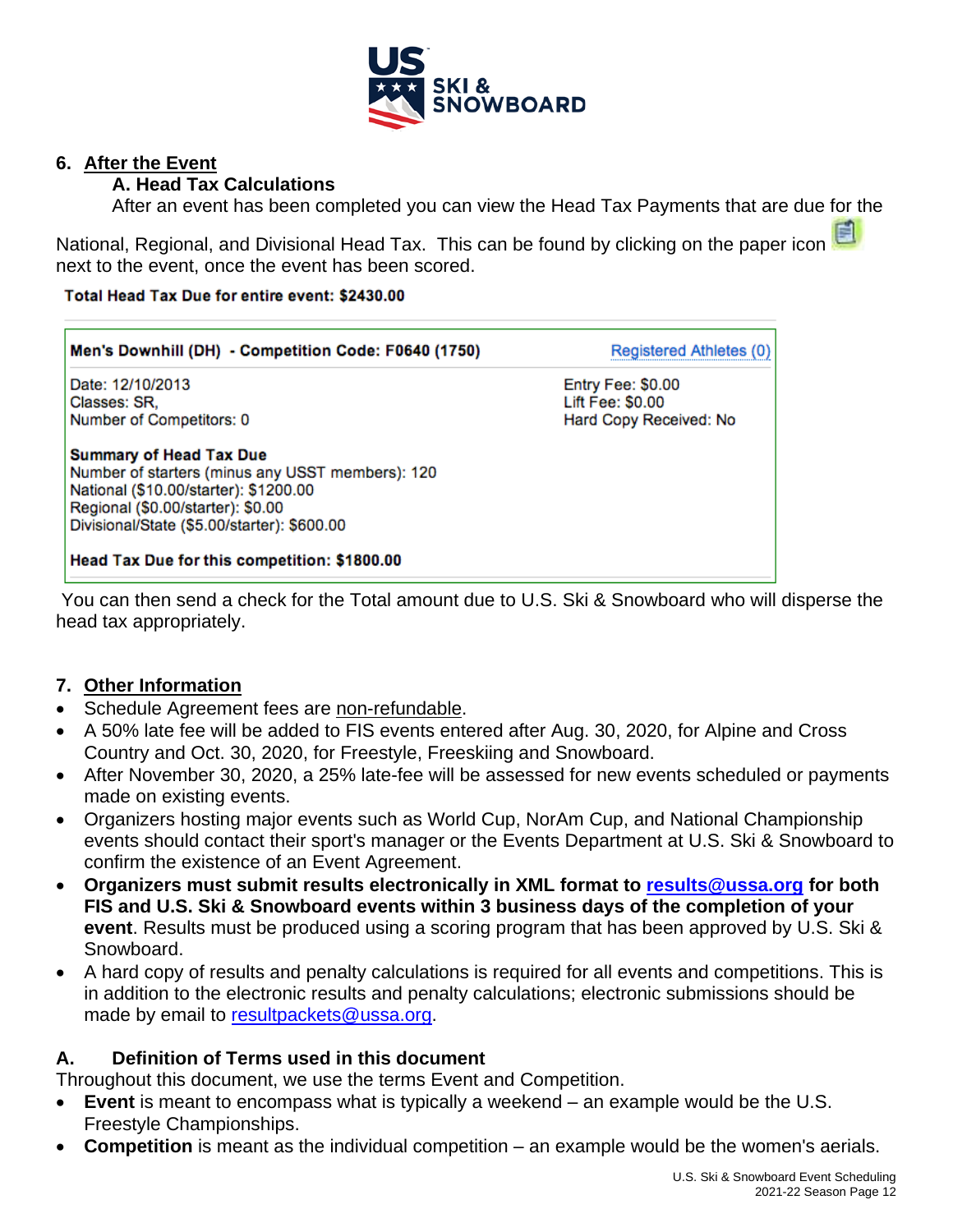

In the past, we have generally used race in place of competition, but because many of our competitions are not races (half pipe, aerials, big air etc.) we are using general terms that better fit all of our sports.

#### **B. Alpine**

- In addition to U.S. Ski & Snowboard head tax collected, many regions/divisions/states collect an additional head tax. Consult your local office for additional head tax requirements.
- For Eastern Region please mail your completed schedule agreements.

**Eastern Region** Janet Larson PO Box 1720, Station A Rutland VT 05701 [easternresults@ussa.org](file:///C:/Users/jj.ehlers/Google%20Drive/Office%20Docs/2014-15/Documents-JJ/AppData/Local/Microsoft/Windows/Temporary%20Internet%20Files/Content.Outlook/AppData/Local/Microsoft/Windows/Temporary%20Internet%20Files/Content.Outlook/ZKEL3B58/easternresults@ussa.org) [janetl@ussa.org](mailto:janetl@ussa.org)

#### **Alpine Calendar Fees and National Head Tax**

Head tax shall be due and payable within ten business days of the last competition of the event. Head tax should accompany the results. If you must apply for a check through your company, please attach a copy of that request.

Only named U.S. Ski Team (A, B, C and D) members are exempt from National Head Tax.

**FIS Events** (National FIS, Regional FIS, FIS University, Entry League)

|  | Single men's or ladies' competition | \$250.00 |
|--|-------------------------------------|----------|
|  |                                     |          |

- Two or more competitions \$400.00
- \$10.00 head tax per starter per competition
- Note: no more than two competitions of any type (sex/discipline) may be scheduled in one FIS calendared event i.e. you could have two men's GS competitions, but not three.

| <b>Scored Events (includes collegiate scored; FIS-U see above)</b><br>• Scored to National points list<br>• \$10.00 head tax per starter | \$40.00 | per competition per gender |
|------------------------------------------------------------------------------------------------------------------------------------------|---------|----------------------------|
| <b>Non Scored Events (not eligible for National or FIS points)</b><br>Event Fee<br>$\bullet$<br>No national head tax due<br>$\bullet$    | \$40.00 | per day                    |
| <b>Masters</b> (not eligible for National or FIS points)<br>Event Fee<br>$\bullet$<br>No national head tax due<br>$\bullet$              | \$40.00 | per day                    |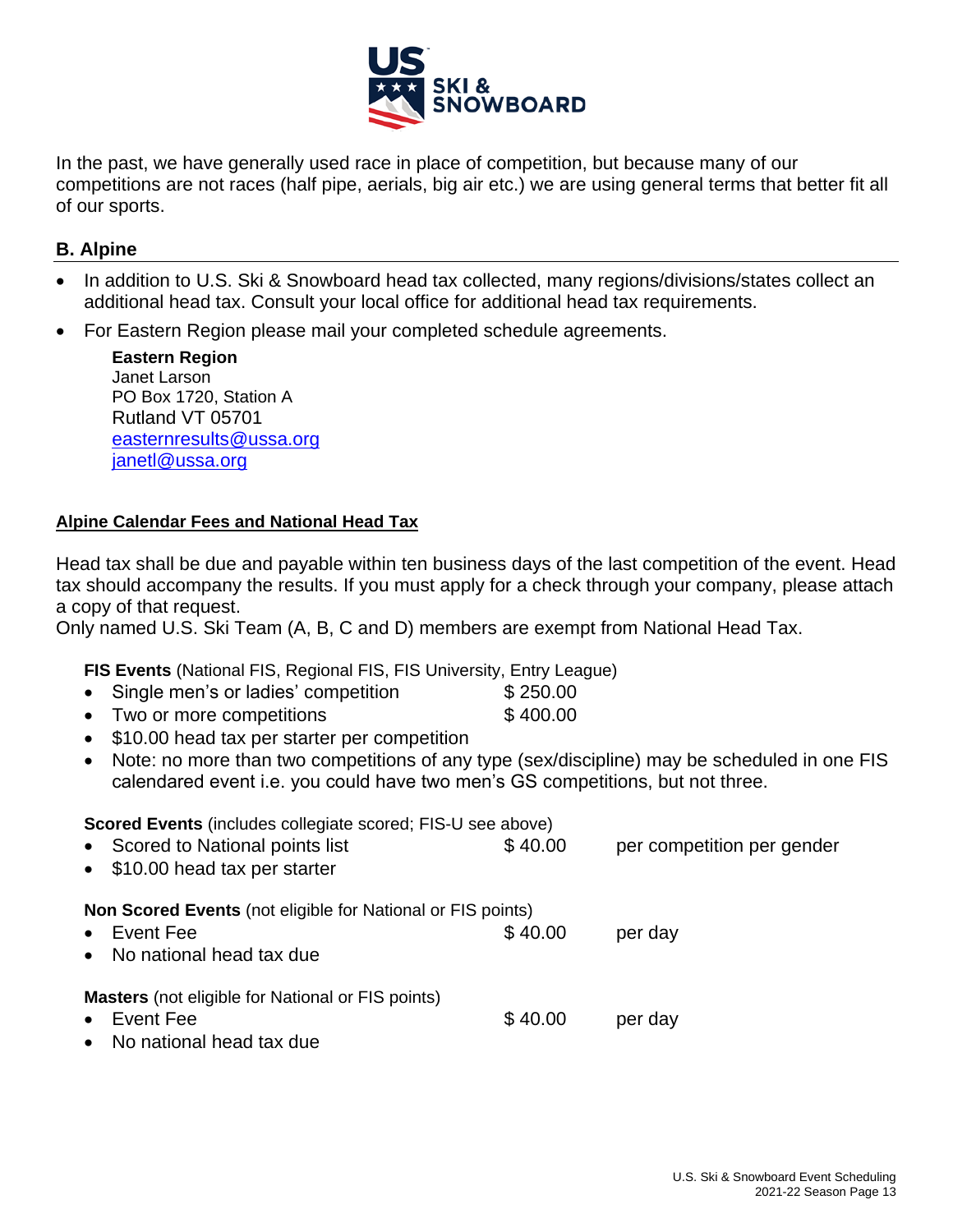

# **C. FREESTYLE**

#### **U.S. Ski & Snowboard Divisional Offices**

Tel. 612.384.0483 Tel. 585.624.5865

**Central Eastern Far West** PO Box 575 PO Box 512 Tel. 415.419.1410 [lewis@nybora.com](mailto:lewis@nybora.com) [office@easternfreestyle.org](mailto:office@easternfreestyle.org) Erick Panelli, Co-Chair [martin@nybora.com](file:///C:/Users/jj.ehlers/Google%20Drive/Office%20Docs/Documents-JJ/Event%20Administration/martin@nybora.com) Deb Newson, Chair [epanelli@wntrucking.com](file:///C:/Users/jj.ehlers/Google%20Drive/Office%20Docs/Documents-JJ/Event%20Administration/epanelli@wntrucking.com) [www.nybora.com](file:///C:/Users/jj.ehlers/Google%20Drive/Office%20Docs/Documents-JJ/Event%20Administration/www.nybora.com) Tel. 803.770.0002 [farwestfreestyle.com](file:///C:/Users/jj.ehlers/Google%20Drive/Office%20Docs/Documents-JJ/Event%20Administration/farwestfreestyle.com) [ussaeastfree@gmail.com](mailto:ussaeastfree@gmail.com) [EasternFreestyle.org](http://www.easternfreestyle.org/)

Lewis Sundquist Sherry Albert, Administrator Sebastien Coyolle, Co-Chair Plymouth, MN 55447 Killington, VT 05751 [sebastien.cayolle@gmail.com](file:///C:/Users/jj.ehlers/Google%20Drive/Office%20Docs/Documents-JJ/Event%20Administration/sebastien.cayolle@gmail.com)

**Intermountain Northern Rocky** Henrik Jason ('Jay') Warn Mike Papke Wendy Lana, Administrator Tel. 203.448.6103 5622 Bridger Canyon PO Box 7061 h.j.warn@gmail.com Bozeman, MT 59715 Dillon, CO 80435 [intermountainfreestyle.com](http://www.intermountainfreestyle.org/) Tel. 406.581.8598 Tel. 303.202.0534

[mikepapke@mac.com](mailto:mikepapke@mac.com) [wlana@rockymountainfreestyle.com](file:///C:/Users/jj.ehlers/Google%20Drive/Office%20Docs/Documents-JJ/Event%20Administration/wlana@rockymountainfreestyle.com) Adam H. Leseur, Chair Tel. 303.202.0534 x202 [adam@vaileseur.com](file:///C:/Users/jj.ehlers/Google%20Drive/Office%20Docs/Documents-JJ/Event%20Administration/adam@vaileseur.com)

# **Freestyle Calendar Fees**

Freestyle Calendar Fees are listed below. If you see errors in event calculation please let U.S. Ski & Snowboard staff know.

- Non Scored Divisional Events \$20.00 per competition including both genders
	- Divisional Events \$40.00 per competition including both genders
- 

• FIS Events **\$250.00** per event including both genders

(U.S. Championships, Selections, NorAms and regular FIS)

# **Freestyle Head Tax**

Head tax is **\$8 per skier per event for Scored (non-FIS)**. There is no head tax for non-scored or for FIS events. Results submitted without proper head tax will not be processed.

For additional information, including head tax calculation forms, TD reports, and information on result packets, please see the Freestyle Organizer Information posted [here.](https://www.usskiandsnowboard.org/sport-development/officials-development/freestyle-officials-and-judges)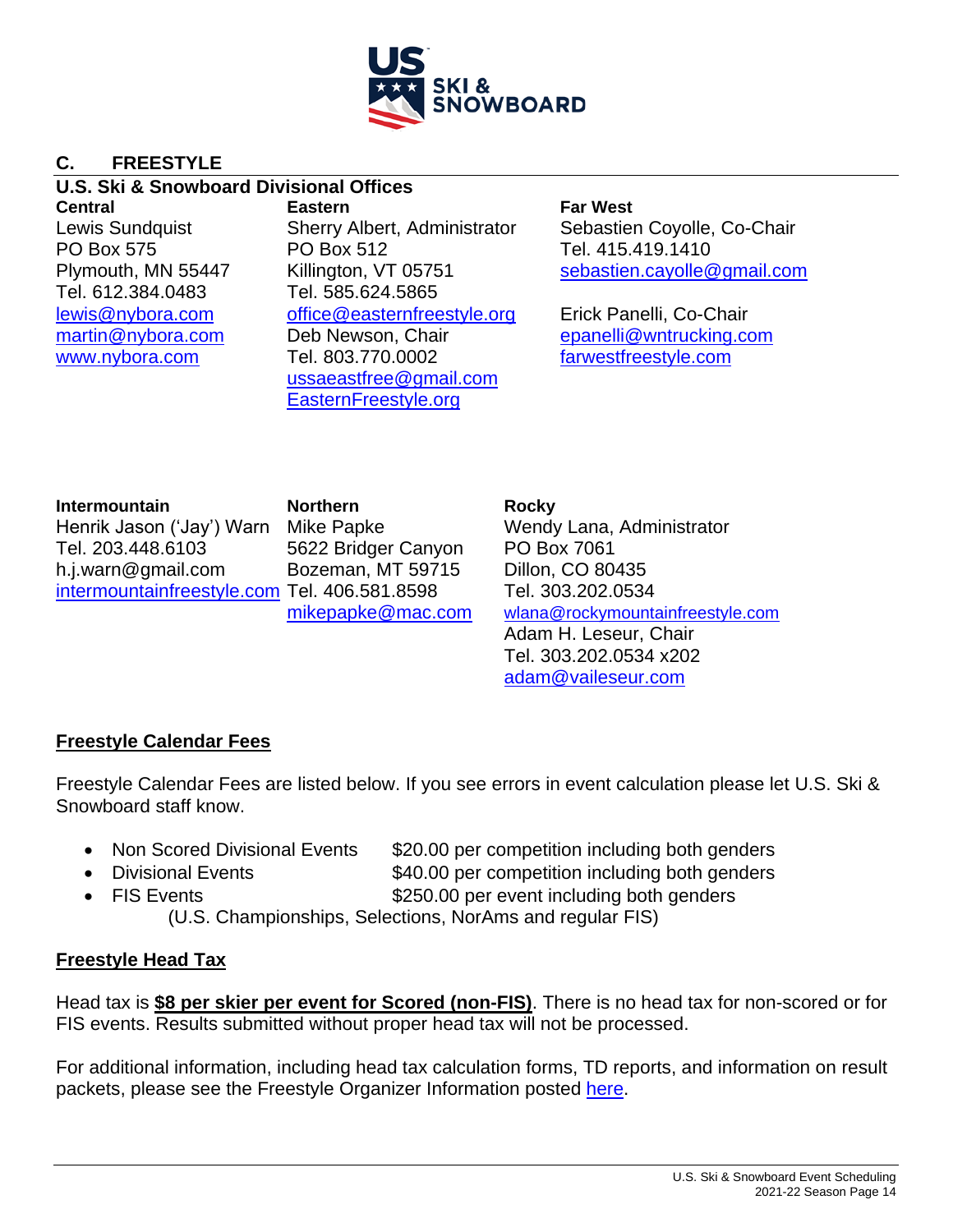

# **E. SNOWBOARDING**

#### **Snowboarding Calendar Fees**

- FIS Competitions \$350.00 per event
- 
- 

- Scored to National Points List \$25 per competition per gender
- Non Scored **\$25 per competition per gender**

#### **Snowboarding Head Tax**

- \$9.00 head tax per starter per discipline
- Head tax is due within ten business days of the last competition of the event. Head tax should accompany the results. If you must apply for a check through your company, please attach a copy of that request.
- Only named U.S. Ski & Snowboarding team members are exempt from national head tax.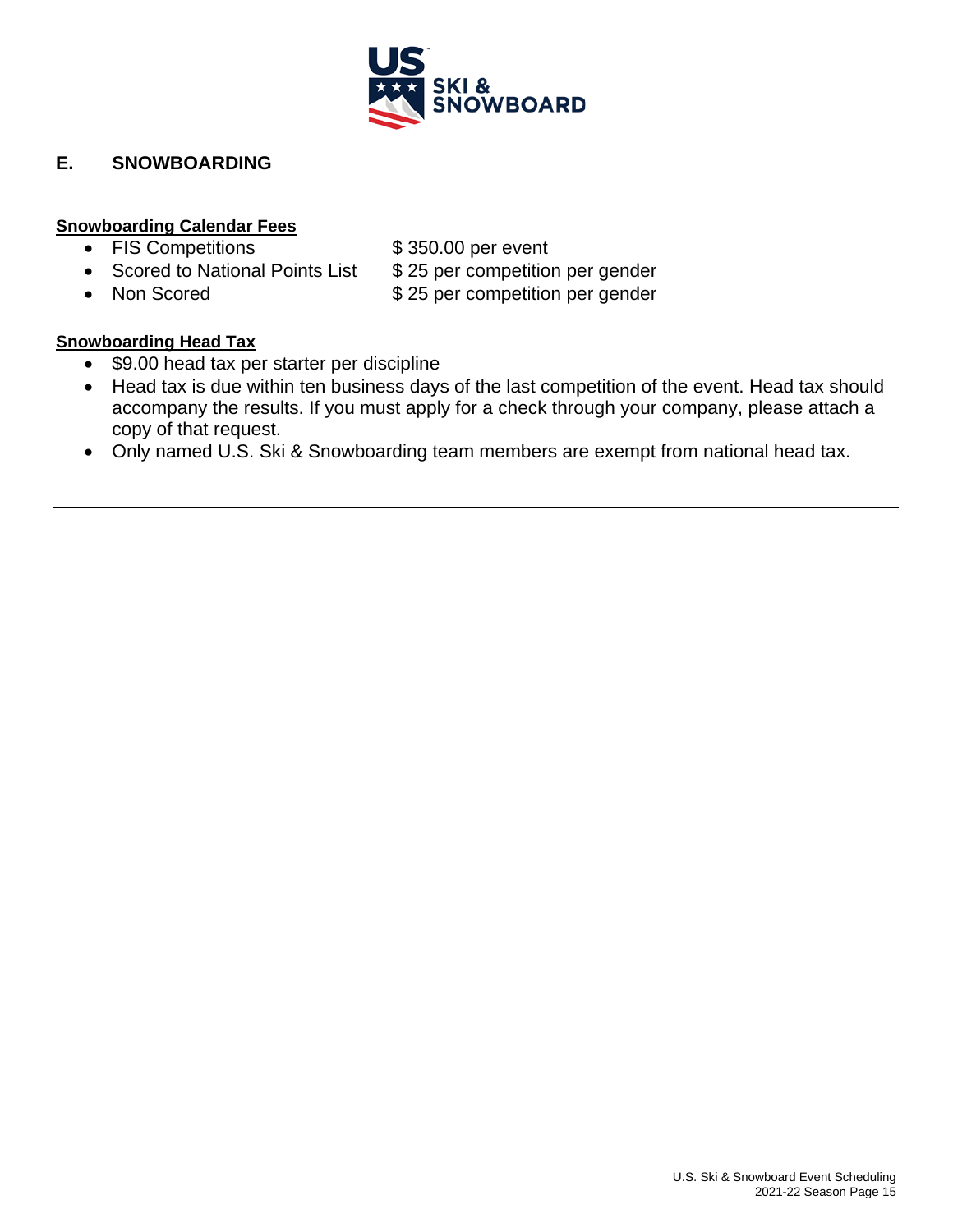

# **D. CROSS COUNTRY AND JUMPING/NORDIC COMBINED**

For additional information, including head tax calculation forms, TD reports, and information on result packets, please see the Cross Country Organizer Information posted [here.](https://www.usskiandsnowboard.org/sport-development/officials-development/nordic-officials-judges)

### **XC Procedures for scheduling scored events:**

- All scored events must be sanctioned using the U.S. Ski & Snowboard online system.
- Contact your Technical Delegate (TD). All scored events are required to operate under the oversight of a U.S. Ski & Snowboard TD with a current U.S. Ski & Snowboard Officials' membership. A TD will be assigned to your event by the Officials' Subcommittee or by your regional officials' chairman.

**XC Results:** For events that are recognized by the U.S. Ski & Snowboard Cross Country Sport Committee as scored events, organizers must submit their results in the required format to U.S. Ski & Snowboard within three (3) days of the competition (including the TD report.) or sooner if on a list closure deadline.

# **Nordic Calendar Fees**

- XC FIS Event \$500.00 per event
- XC Scored Event \$50.00 per competition day
- XC Non Scored Event \$50.00 per competition day
- JNC FIS Event \$350.00 per event
- JNC Scored Event \$50.00 per competition day
- JNC Non Scored Event \$50.00 per competition day

# **Nordic Head Tax**

**XC Head Tax Fees:** The applicable head tax (\$3 per competitor per day for non-scored events [no cap], \$3 per competitor per day for scored events, this includes FIS [capped at \$300 per day]), is payable immediately upon completion of the event.

**JNC Head Tax Fees:** No fee is paid for Official Training days. Immediately after the completion of the event, a \$3 head tax per competitor per day (capped at \$300) must be paid to the U.S. Ski & Snowboard office for competitions held on hills K65 or larger (no head tax is due from competitions held on hills smaller than K65).